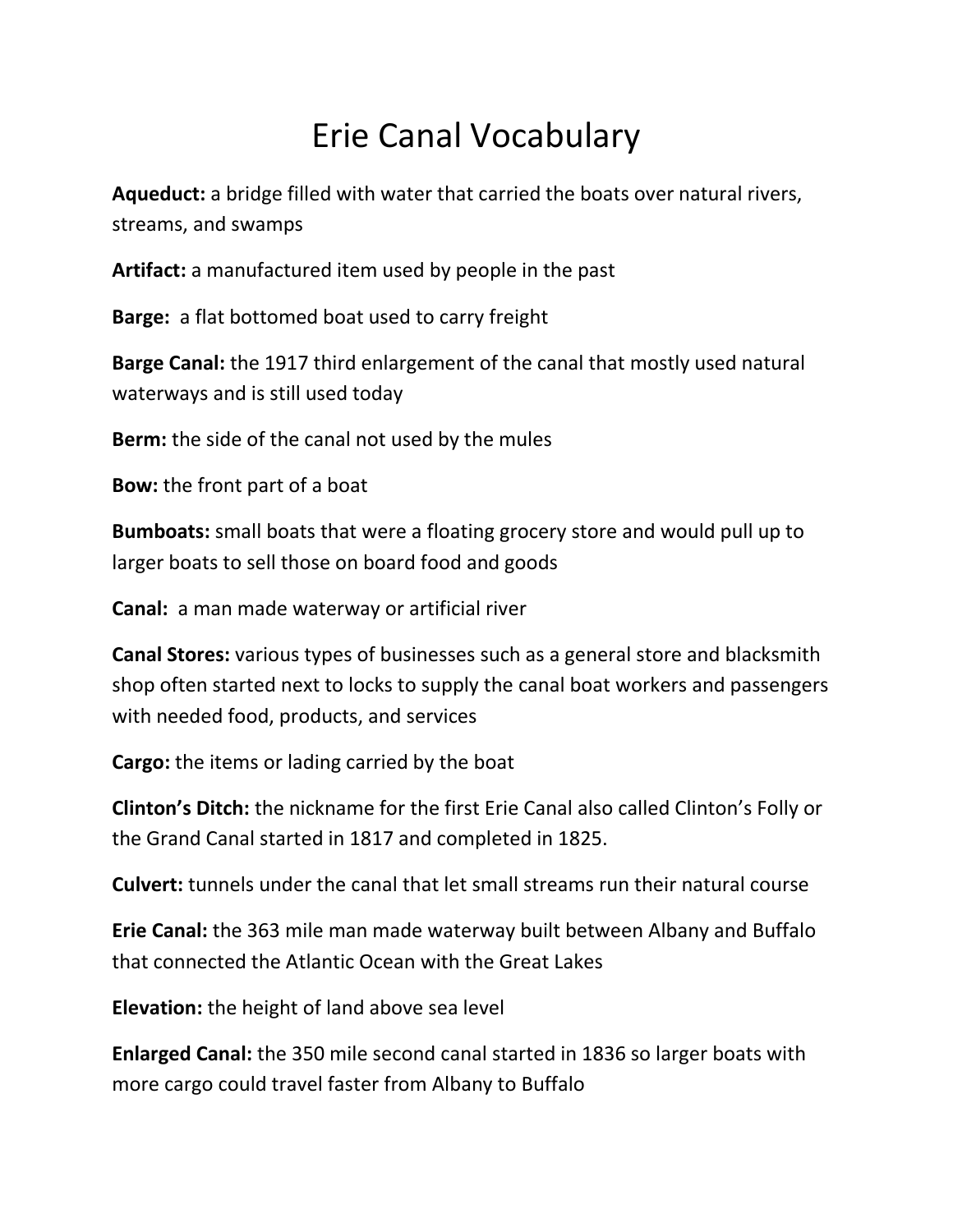**Feeder:** a tributary stream used for adding water to the canal

**Hayburners:** the nickname for a mule that pulled the canal boats

**Heel Path:** the top of the berm not used for the mules, but where people could walk

**Hoodledasher:** when two boats were tied end to end and were pulled by one team of mules

**Laker:** working boat with a double hull that usually carried grain or other cargos that needed to be kept dry

**Line Boat:** working boats that carried both people and cargo

**Lock:** a man made structure designed to lift or lower boats from high and low water sections of the canal caused by the change in elevation of NY

**Lock Chamber:** the middle of the lock where changes in water levels raised or lowered the boats

**Lock Gate:** wooden doors at each end of the lock chamber that opened and closed as a boat went through a lock

**Lock tender:** a person in charge of opening and closing the lock gates as well as controlling the water level

**Manufactured Goods:** items such as stoves, furniture, plows, and barrels that people make using natural resources

**Mudlarked:** when a boat got stuck on the bottom of the canal due to a lack of water

**Mule:** a cross between a donkey and a horse whose job it was to pull the canal boats

**Mule Driver:** a boy or man who drove the mules or horses used to tow the canal boats